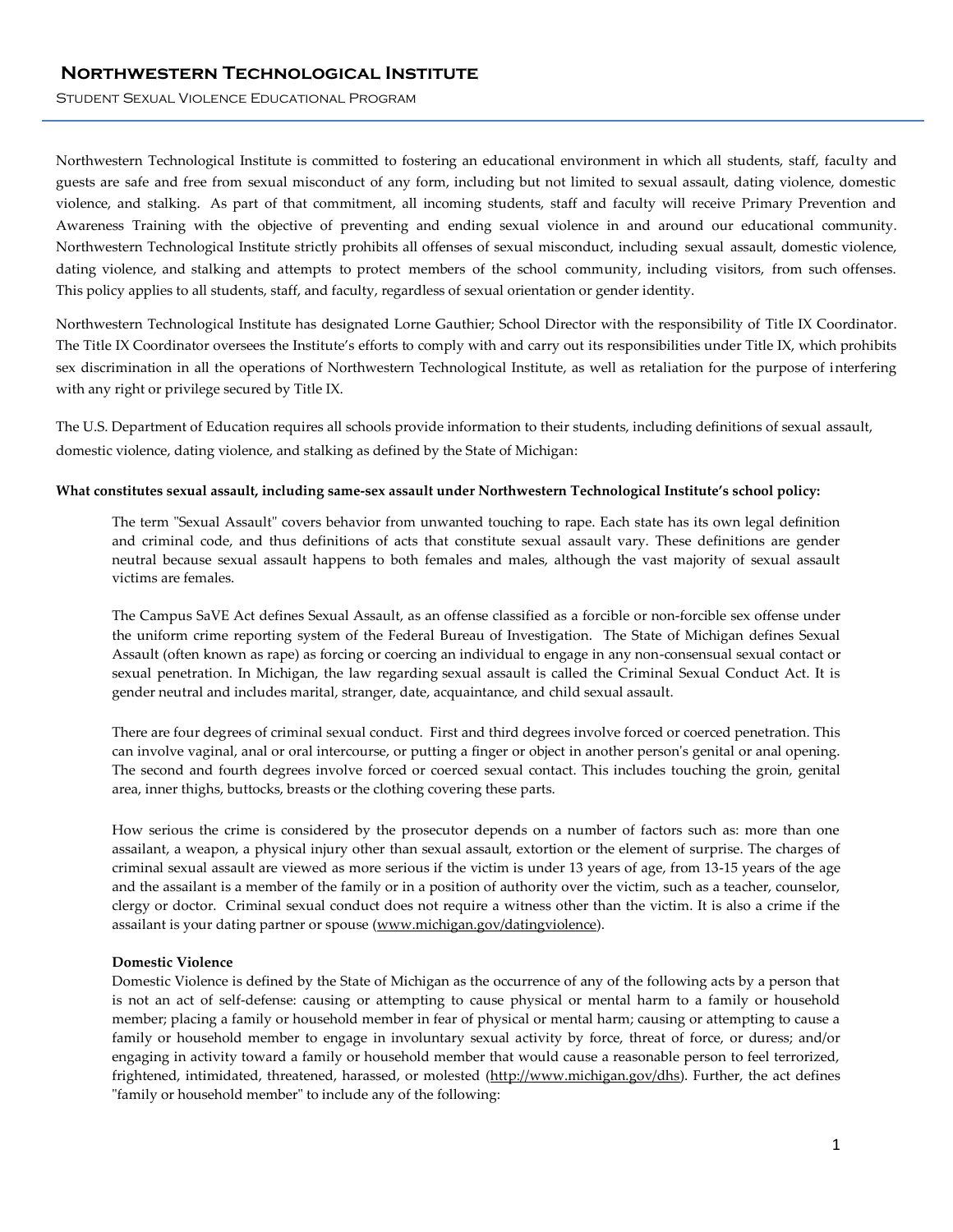- A spouse or former spouse.
- An individual with whom the person has or has had a dating relationship.
- An individual with whom the person is or has engaged in a sexual relationship.
- An individual to whom the person is related or was formerly related by marriage.
- An individual with whom the person has a child in common.
- The minor child of an individual described in the above bullet points.

# **Dating Violence**

Dating violence is a pattern of assaultive and controlling behaviors that one person uses against another in order to gain or maintain power and control in the relationship. The abuser intentionally behaves in ways that cause fear, degradation and humiliation to control the other person. Forms of abuse can be physical, sexual, emotional and psychological. Victims and abusers come from all social and economic backgrounds, faith communities, and racial and ethnic backgrounds. Abuse also occurs in same-sex relationships. Both females and males can be victims of dating violence, but numerous studies reveal the reality that the majority of victims are females (usually more than 95 percent). Victims are often referred to as females and abusers as male. That reference does not change the fact that every survivor -- male or female -- deserves support, options, resources and safety.

Abusers attempt to control their partners in a variety of ways. The following is a list of common controlling behaviors:

- **Isolation**: Trying to cut off the victim's relationship with family and friends; using jealousy to justify behavior.
- **Emotional**: Humiliating the victim in front of friends or making the victim feel guilty when she confronts the abuser about the abuse.
- **Intimidation**: Making the victim fearful by using threatening behavior, abuse of animals, verbal aggression, or destruction of property.
- **Coercion**: Threatening to find someone else if the dating partner doesn't comply with the abuser's wishes or demands. Threats to harm self or others if the dating partner leaves.
- **Physical**: Using or threatening to use physically assaultive behaviors such as hitting, shoving, grabbing, slapping, beating, kicking, etc.
- **Sexual**: Touching or forcing the victim to engage in unwanted sexual activity.

At the beginning stages of the dating relationship, these behaviors may not be apparent or the use of them is so subtle that they may be mistaken for the abuser's caring and concern. For example, the abuser may suggest that the couple spend all their time together because when they are apart, they will miss each other. If the victim spends time with other friends, the abuser may appear to be sad or disappointed. As the relationship becomes more involved, the abuser may gradually escalate the use of these behaviors to include severe jealousy, which is not a sign of love as many in our society believe (www.michigan.gov/datingviolence).

# **Stalking**

Stalking is defined as a willful course of conduct involving repeated or continuing harassment of another individual that would cause a reasonable person to feel terrorized, frightened, intimidated, threatened, harassed, or molested and that actually causes the victim to feel terrorized, frightened, intimidated, threatened, harassed, or molested (Michigan Penal Code MCLA750.411 h). In this definition, "willful course of conduct" refers to a pattern of behavior made up of a series of two or more separate non-continuous acts which share the same purpose. The term harassed is defined as repeated or continuing unconsented contact directed toward a victim resulting in emotional distress [https://www.michigan.gov/documents/mdch/Stalking\\_Brochure\\_2\\_175588\\_7.pdf.](https://www.michigan.gov/documents/mdch/Stalking_Brochure_2_175588_7.pdf)

# **Definition of consent applicable to sexual conduct and the role of alcohol and drugs:**

Currently, the State of Michigan does not provide a specific definition for the term "consent". The standard used in the sexual assault statutes is whether the accused used "force or coercion to accomplish the sexual [act]." [\(https://apps.rainn.org/policy/policy-crime-definitions-export.cfm?state=Michigan&group=9\)](https://apps.rainn.org/policy/policy-crime-definitions-export.cfm?state=Michigan&group=9).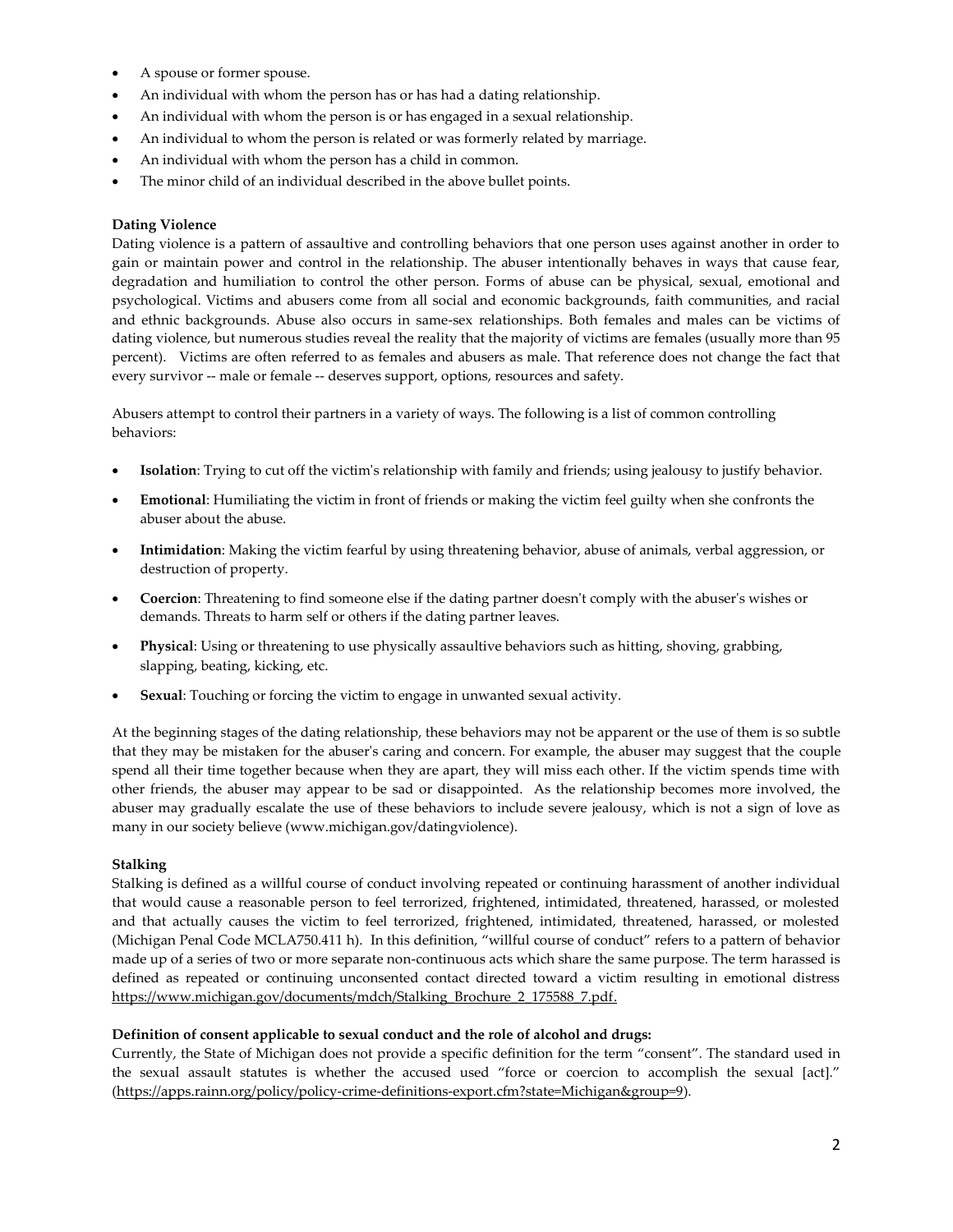#### **Communicating Consent:**

- Consent to sexual activity can be communicated in a variety of ways, but one should presume that consent has not been given in the absence of a clear, positive agreement.
- Consent must be clear and unambiguous for each participant at every stage of a sexual encounter. The absence of "no" should not be understood to mean there is consent.
- A prior relationship does not indicate consent to future activity.
- Consent to engage in sexual activity with one person does not imply consent to engage in sexual activity with another.
- Consent can be withdrawn at any time.
- Silence or an absence of resistance does not imply consent.
- Coercion, force, or threat of either invalidates consent.

#### **Alcohol and Drugs:**

- A person who is asleep or mentally or physically incapacitated, either through the effect of drugs or alcohol or for any other reason, is not capable of giving valid consent.
- The use of alcohol or drugs may seriously interfere with the participants' judgment about whether consent has been sought and given.

In Michigan, the age of consent is 16, and people who engage in sexual activity with children who are underage may be convicted of statutory rape (also called criminal sexual conduct). Michigan's laws also prohibit teachers from engaging in sex with students 17 years of age and under. In statutory rape cases, the determinative fact is the age of the child. Even if the underage person pursues or agrees to the sexual relationship, the defendant can still face criminal conviction. Of course, people who commit sex acts against others without their consent can also be convicted of sexual assault or assault and battery.

#### **How Northwestern Technological Institute analyzes whether conduct was unwelcome:**

Northwestern Technological Institute has adopted The Centers for Disease Control and Prevention's (CDC) definition as its own of unwanted sexual contact as the intentional touching, either directly or through the clothing, of the genitalia, anus, groin, breast, inner thigh, or buttocks of any person without his or her consent, or of a person who is unable to consent or refuse. Unwanted sexual contact can be perpetrated against a person or by making a person touch the perpetrator. Unwanted sexual contact could be referred to as "sexual harassment" in some contexts, such as a school or workplace. Northwestern Technological Institute strictly prohibits all offenses of sexual misconduct, including sexual assault, domestic violence, dating violence, and stalking and attempts to protect members of the school community, including visitors, from such offenses. This policy applies to all students, staff, and faculty, regardless of sexual orientation or gender identity. Northwestern Tech. offers any student, faculty or staff member who survives a sexual assault that occurs within the context of the school community the support necessary to enable them to continue to pursue their academic or career goals. In addition, Northwestern Technological Institute has support staff available to assist victims in notifying appropriate law enforcement authorities regarding such crimes, if so requested by the victim.

# **Sexual Assault Prevention Programs/Reporting Procedures**

Northwestern Technological Institute has established an ongoing primary prevention program for incoming students and new employees, to help prevent as well as promote awareness of dating violence, domestic violence, sexual assault and stalking as well as offer procedures to follow if an offense has occurred. Northwestern Technological Institute requires all new employees to complete on-line VAWA training when first hired as an effective primary prevention program and campaign. In addition, trained staff review VAWA training materials with incoming students during the time in which they complete their enrollment paperwork. Ongoing prevention and awareness campaigns for students and employees are programs sustained over time and focus on increasing understanding of topics relevant to and skills for addressing dating violence, domestic violence, sexual assault, and stalking, using a range of strategies with audiences throughout the institution.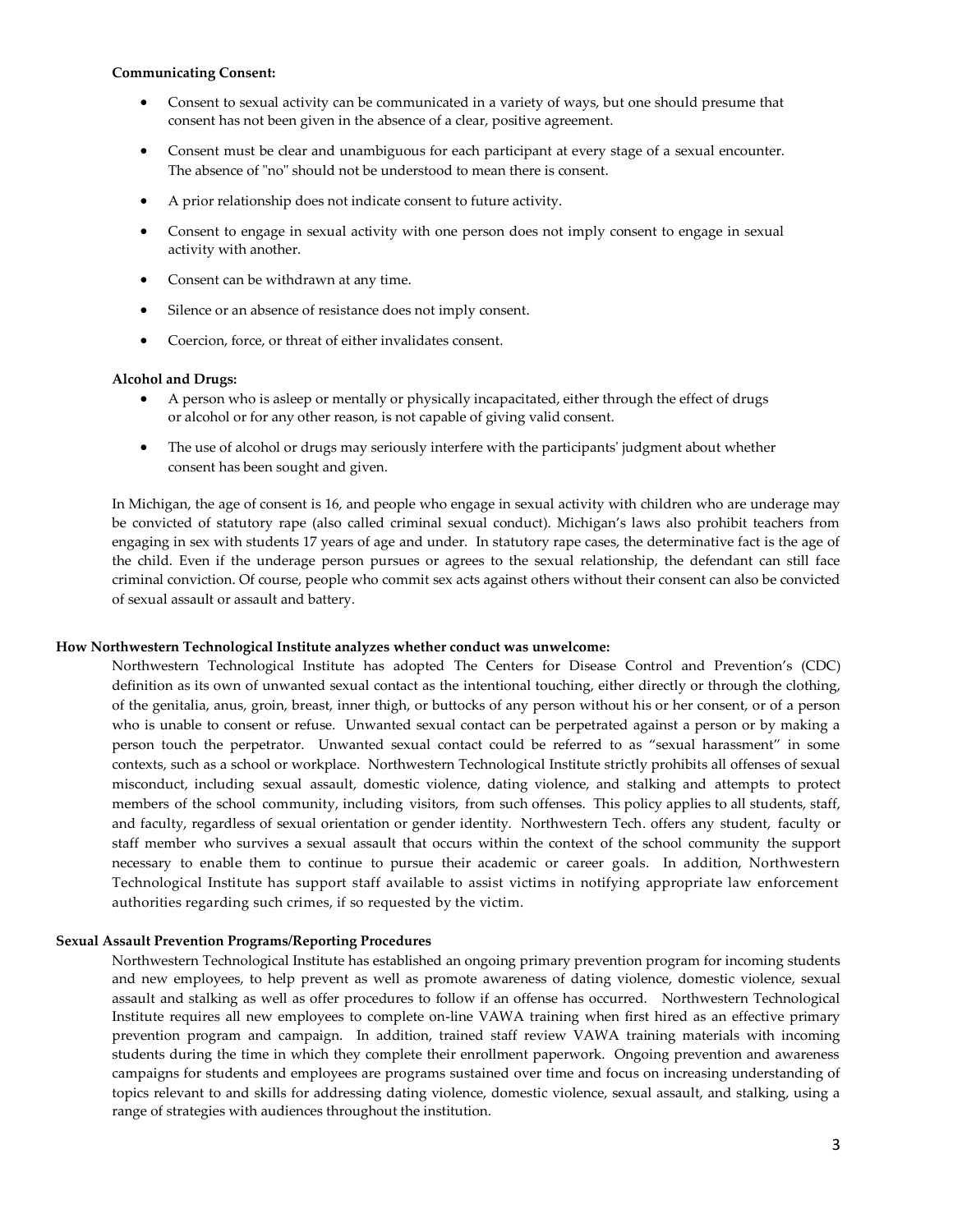Primary prevention programs are initiatives, and strategies informed by research or assessed for value, effectiveness, or outcome that are intended to stop dating violence, domestic violence, sexual assault, and stalking before they occur through the promotion of positive and healthy behaviors that foster healthy, mutually respectful relationships and sexuality, encourage safe bystander intervention, and seek to change behavior and social norms in healthy and safe directions.

In effort to provide a safe environment for our students, staff, and faculty, Northwestern Technological Institute provides prevention and awareness programs (referenced above) to enhance awareness of sexual assault and the condition that fosters this offense on school campuses. Northwestern Technological Institute undertakes efforts to safeguard the rights and interests of the survivor and pursues sanctions against the perpetrator(s) of sexual assault. Any individual who has been sexually assaulted, including date or acquaintance rape, is strongly encouraged to report the incident to the local police (if off-campus), the School Director (Title IX Coordinator) as well as any civil authorities that an individual deems appropriate. Furthermore, Northwestern Technological Institute prohibits any and all retaliation by its faculty and staff against a person who exercises his or her rights or responsibilities under any provision of the Campus SaVE Act.

Sex crimes, including but not limited to sexual assault, domestic violence, dating violence, and stalking, represent violations of criminal and civil law, and constitute a serious breach of student or employee conduct. All parties engaging in sexual activity must be based upon explicit consent among the parties. Verbal communications of nonconsent, non-verbal acts of resistance or rejection, or mental impairment of the victim due to any cause including the victim's use of alcohol or drugs may constitute lack of consent. The use of alcohol or drugs will not be accepted as an explanation for the actions of any individual charged with a violation of this policy.

# **Educational Programs**

In compliance with the SaVE act requirements for primary prevention and awareness of these offenses, Northwestern Technological Institute has implemented an educational program for students, staff, and faculty to prevent and promote the awareness of rape, acquaintance rape, domestic violence, dating violence, sexual assault, and stalking which shall include primary prevention and awareness programs for incoming students and new employees, as well as ongoing prevention awareness programs for students and faculty, that includes, but is not limited to the following:

- Sexual Violence Prevention and Awareness Training (presented at time of student's enrollment with the School).
- Widespread distribution and publication of campus security information.
- Nationally recognized handouts available (School Library) on awareness and prevention of Sexual violence.
- Training for School Officials on Campus Sexual Violence.
- Distribution of Campus Sexual Misconduct Policy.

# **Bystander Strategies and skills to prevent possible sexual violence:**

# **What is a bystander?**

A bystander is a person or group of people who intervene in a safe and positive way to prevent harm or provide resources to a person in need.

# **Bystander Intervention Options**

Bystander intervention is a primary prevention tool that encourages prevention before it has the potential of possibly happening. Bystander intervention programs teach potential witnesses safe and positive ways that they can act to prevent or intervene when there is a risk of dating violence, domestic violence, sexual assault, or stalking. Bystander intervention includes recognizing situations of potential harm, understanding institutional structures and cultural conditions that facilitate violence, overcoming barriers to intervening, identifying safe and effective intervention options, and taking action to intervene.

# **Why should bystanders be accountable?**

In the past, people were comfortable in a passive role, only being responsible for themselves. The bystander approach acknowledges the fact that we are all interdependent and can all have a positive impact on each other. If we keep our eyes open to potentially dangerous situations, we can step in before something bad happens. As people feel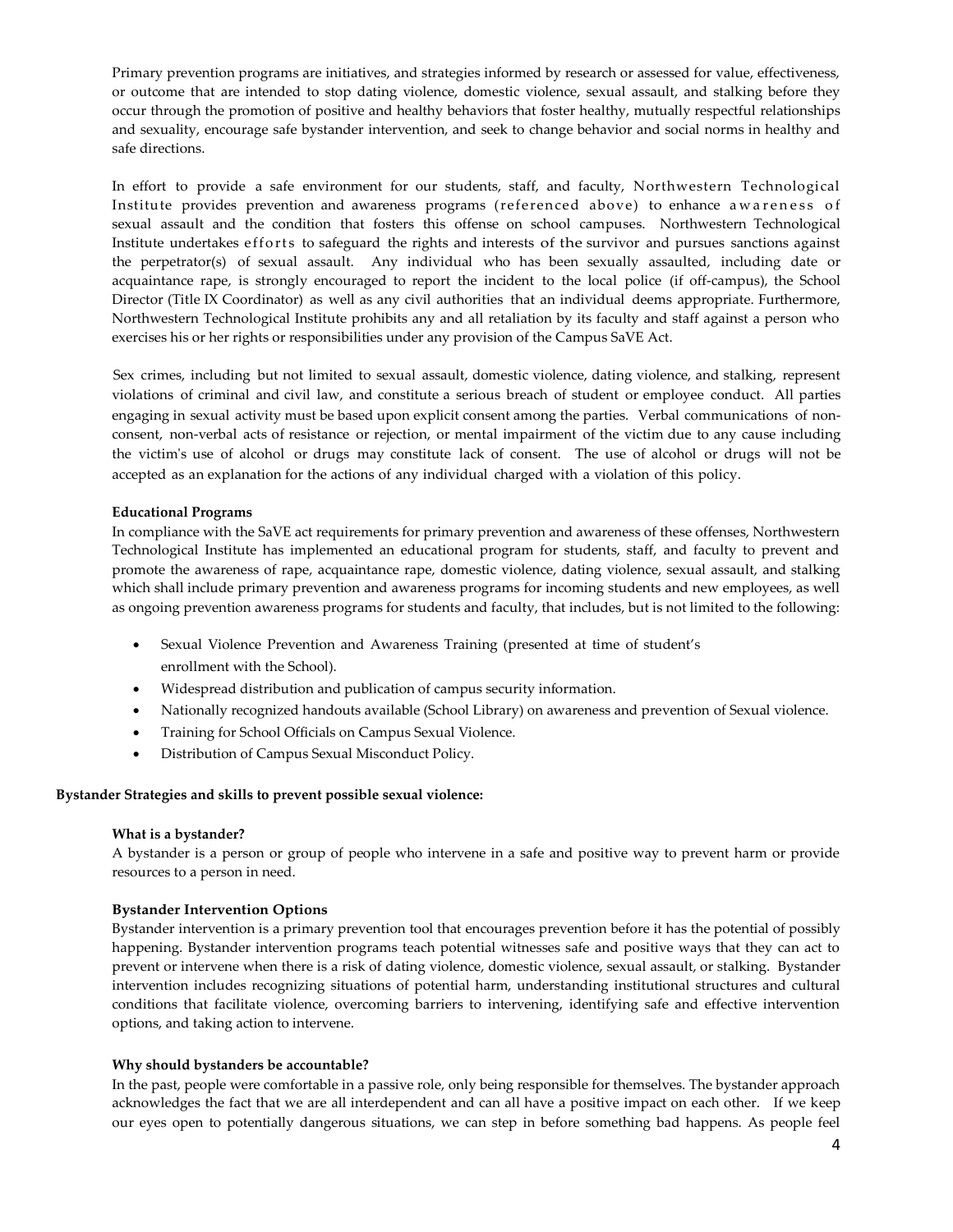empowered to become "active" bystanders, it will, in turn empower others surrounding them. The goal of this program is engaging members of our campus community to realize its true potential to influence others, and potentially save lives.

# **Risk Reduction:**

Options designed to decrease perpetration and bystander inaction, and to increase empowerment for victims in order to promote safety and to help individuals and communities address conditions that facilitate violence. Risk reduction tips may include but are not limited to:

- Be aware of your surroundings.
- Establish a plan of action.
- Remain calm.
- Ask for help from other bystanders or friends.
- Intervene early and in a safe manner.
- Consider multiple options.
- Don't make assumptions about the people involved or the situation.
- Keep your eyes open for red flags.
- Don't be afraid to call for help.

Remember, that safely stepping into a situation may give the person you are concerned about a chance to get to a safe place or leave the situation. Take the steps to protect someone who may be at risk in a way that fits your comfort level, but that never puts your own safety at risk.

# **Reporting options, including formal reporting and confidential disclosure options and any timeframes set by the school for reporting**:

Northwestern Technological Institute is committed to creating an environment that both promotes and assists in the prompt reporting of all criminal offenses including domestic violence, dating violence, sexual assault, and stalking to provide a compassionate supportive environment for survivors.

Students, faculty, or staff who wish to report criminal actions are encouraged to accurately and promptly report any and all crimes or emergencies occurring on campus directly to the School Director. Students, faculty, and staff are cautioned to never attempt to apprehend or pursue a suspected criminal. If you have any doubts about whether to report something that has occurred, report it. Victims of, or witnesses to, crimes may disclose them directly to the School Director (Title IX Coordinator). The Title IX Coordinator can then determine whether the event constitutes a crime that has to be collected and statistically reported. Filing a report with the Institute does *NOT* obligate the victim to prosecute. An incident of sexual misconduct may be reported at any time, regardless of how much time has elapsed since the incident occurred. Any information given by the victim will remain confidential (in accordance with the Confidential Reporting Procedures below) and will not be shared without the victim's consent or unless the victim has also reported the incident to law enforcement. Your cooperation in timely reporting assists the School in issuing equally timely warnings to the Northwestern Technological Institute campus if necessary. Always use your eyes, ears, and (cell) phone to keep campus officials advised of what you see and hear. Contact the School Director (Title IX Coordinator) immediately, in person or via telephone (248) 358-4006, if you see any of the following:

- Strangers loitering in office areas, hallways, classrooms, or student lounge areas, etc.
- Unsecured doors or windows in the building that should be locked.
- Anyone tampering with a motor vehicle or loitering in the school parking lot.
- Persons publicly displaying a weapon on school property.
- Suspicious persons carrying articles, equipment, luggage, or other packages out of the building.

Crimes or suspected criminal activity should be reported to the School Director or, if appropriate, to 911. Criminal actions should then be immediately reported by students, faculty, or staff to the local authorities. During this time,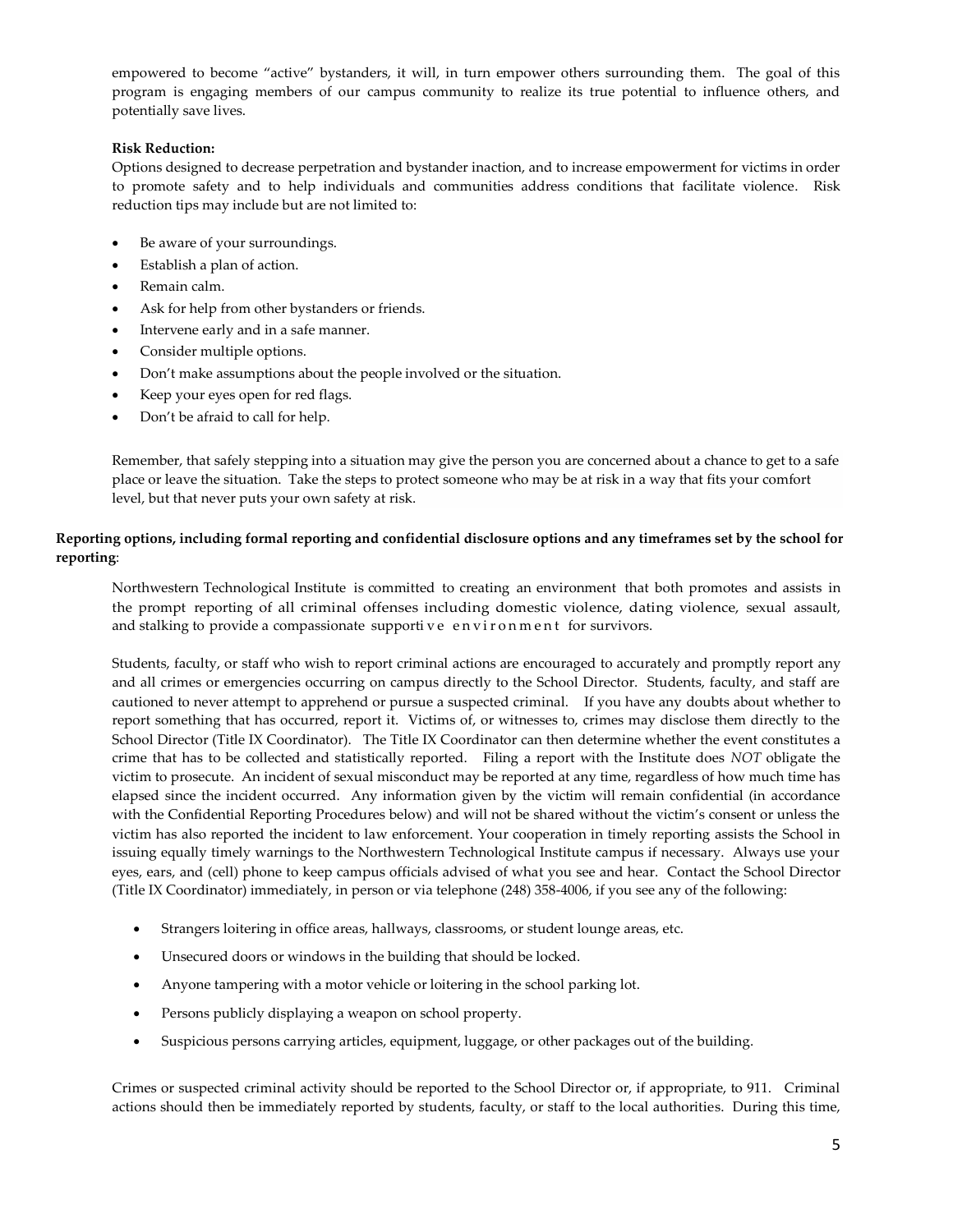an Incident Report Form will be completed by Northwestern Technological Institute, along with the person reporting the crime. This report should be filed as soon as possible with the School Director (Title IX Coordinator), who will follow up on the report personally or assign responsibility to another appropriate administrator to follow up and report on the outcome as well as determine any preventative measures necessary to ensure the safety and security of all staff, faculty, and students. All alleged criminal incidents reported to the Institute, including those not related to the Clery Act, are required to be recorded in a crime log, by the date in which they are reported. The crime log is available for review during School business hours and can be viewed in the School Director's office. In addition, Northwestern Technological Institute must report in its Annual Security Report and disclose the number of crimes that were "unfounded" (determined by a sworn or commissioned law enforcement officer to be false or baseless) to the Department of Education. Additional copies of the Northwestern Technological Institute Incident Report Form may be requested from the School Director's Office.

## **Confidential Reporting Procedures**

All incident reports received by the School Director (Title IX Coordinator), shall include the names of the alleged perpetrator and student/staff or faulty member involved in the sexual violence, as well as any relevant facts including the date, time, and location. If a victim discloses the incident directly to the Title IX Coordinator, but wishes to maintain confidentiality, or requests that no investigation into a particular incident be conducted or disciplinary action taken, the Title IX Coordinator will evaluate the request against the school's obligation to provide a safe environment for all students. If the school honors the request for confidentiality, a victim must understand that the school's ability to investigate the incident and pursue disciplinary action against the alleged perpetrator(s) may be limited.

#### **Reporting Policy Relative to Counselors**

As a result of the negotiated rulemaking process which followed the signing into law, the 1998 amendments to 20 U.S.C. Section 1092 (f) clarification was given to those considered to be campus security authorities. Campus "Pastoral Counselors" and Campus "Professional Counselors", when acting as such, are not considered to be a campus security authority and are not required to report crimes to the School Director (Title IX Coordinator) for inclusion into the annual disclosure of crime statistics without the victim's permission. As a matter of policy, they are encouraged; if and when they deem it appropriate, to inform persons being counseled of the procedures to report crimes on a voluntary basis for inclusion into the annual crime statistic. Northwestern Technological Institute does not have an employee on staff who is a professional counselor, however, the Institute contracts with a licensed counselor in the event counseling services are needed.

The rulemaking committee defines counselors as:

## **Pastoral Counselor**

An employee of an institution, who is associated with a religious order or denomination, recognized by that religious order or denomination as someone who provides confidential counseling and who is functioning within the scope of that recognition as a pastoral counselor.

## **Professional Counselor**

An employee of an institution whose official responsibilities include providing psychological counseling to members of the institution's community and who is functioning within the scope of his or her license or certification. Northwestern Tech. does not have an employee on staff who is a professional counselor, however, the Institute contracts with a licensed counselor in the event counseling services are needed.

## **Title IX at Northwestern Technological Institute**

Consistent with Title IX of the Education Amendments of 1972, Northwestern Technological Institute does not discriminate against students, faculty or staff based on sex within its program or activities it operates, including but not limited to, educational programs, employment, and admission. "Education program or activity" includes location, events, or circumstances over which the Institute exercises substantial control over both the respondent (an individual who has been reported to be the perpetrator of conduct) and the context in which the sexual harassment occurs, and also includes any building owned or controlled by a student organization that is officially recognized by a postsecondary institution.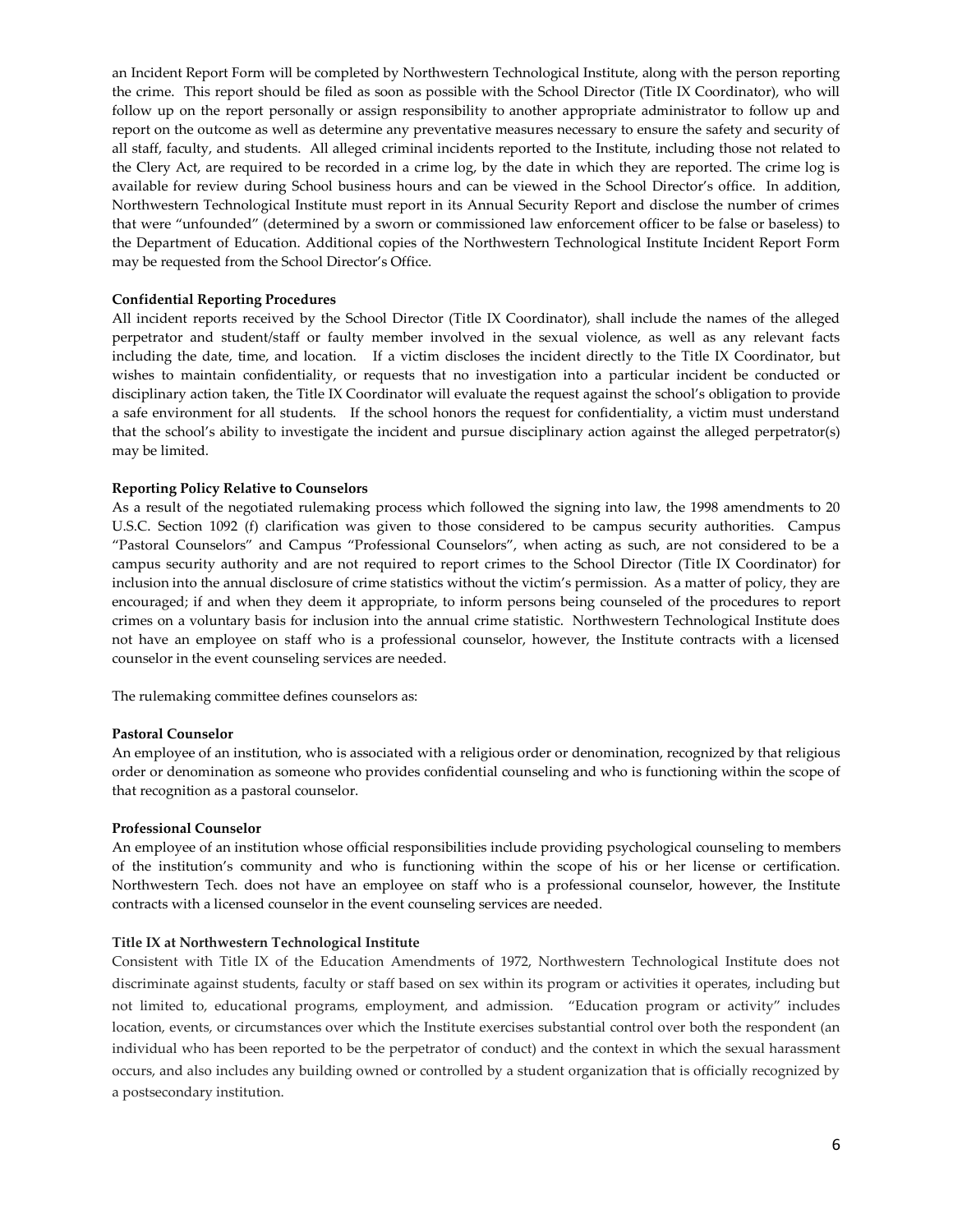Sexual harassment, including sexual assault and sexual violence, is a kind of sex discrimination and is prohibited by Title IX and by the Institute. Sexual harassment is defined as conduct on the basis of sex that satisfies one or more of the following:

- An employee of the Institute conditioning the provision of an aid, benefit, or service of the Institute on an individual's participation in unwelcome sexual conduct
- Unwelcome conduct determined by a reasonable person to be so severe, pervasive, and objectively offensive that it effectively denies a person equal access to the Institute's education program or activity; or
- "sexual assault", "dating violence," "domestic violence," or "stalking" as defined for VAWA (Violence Against Women Act)

Northwestern Technological Institute is committed to ensuring a safe campus climate for all our students, staff, and faculty. Any student who believes he/she has, or is being subjected to discrimination or sexual harassment, or has questions or concerns regarding possible sexual harassment, should contact our Title IX Coordinator immediately at:

Northwestern Technological Institute School Director/Title IX Coordinator: **Lorne Gauthier** 24800 Northwestern Highway Southfield, MI 48075 [Lgauthier@northwesterntech.edu](mailto:Lgauthier@northwesterntech.edu) (248) 358-9000

It is the goal of Northwestern Technological Institute to respond promptly and with supportive measures, to any student, staff, or faculty member believed to be a victim of sexual harassment, and to resolve allegations of sexual harassment promptly and accurately under a fair grievance process that provides due process protections to alleged victims and alleged perpetrators of sexual harassment, and effectively implement outcomes for the victim(s). Once actual knowledge of sexual harassment within our education program or activities of the Institution has been made aware to our School Director (Title IX Coordinator), Northwestern Technological Institute will respond in a manner that treats all parties equitable and is not deliberately indifferent (we are deliberately indifferent only if our response to sexual harassment is clearly unreasonable in-light of known circumstances). From there, our School Director (Title IX Coordinator) will promptly contact the complainant to discuss the availability of supportive measures, consider the complainant's wishes with respect to supportive measures, inform the complainant of the availability of supportive measures with or without filing a formal complaint, and explain to the complainant the process for filing a formal complaint. It is important to note that Northwestern Technological Institute's Student and Staff/Faculty Conduct Policies still apply to all students, staff, and faculty and will be strictly adhered to regardless of the sexual harassment outcome.

# **Procedures to Follow if a Sexual Offense has Occurred/How to File a Disciplinary Complaint**

If you are a victim of a sexual offense, domestic violence, dating violence, sexual assault, or stalking at Northwestern Technological Institute, your first priority should be to get to a place of safety. Medical attention and/or treatment should then be obtained as quickly as possible following the incident. Any individual, student, staff, or faculty member, who wishes to file a Disciplinary Complaint of sexual harassment, sexual violence or other gender-based harassment, must fill out a Title IX Complaint Form directly with the School Director (Title IX Coordinator) at (248) 358-4006, and/or contact local law enforcement authorities. If a student chooses, our School Director (Title IX Coordinator) will assist the student in notifying the proper law enforcement authorities. Because of the importance of preserving evidence in order to provide proof of criminal domestic violence, dating violence, sexual assault, or stalking, or for obtaining a protection order, students should contact either our School Director (Title IX Coordinator) or the proper law enforcement as soon as possible after the incident (Please see page 19 for more information on Preserving Evidence after a Sexual Assault.).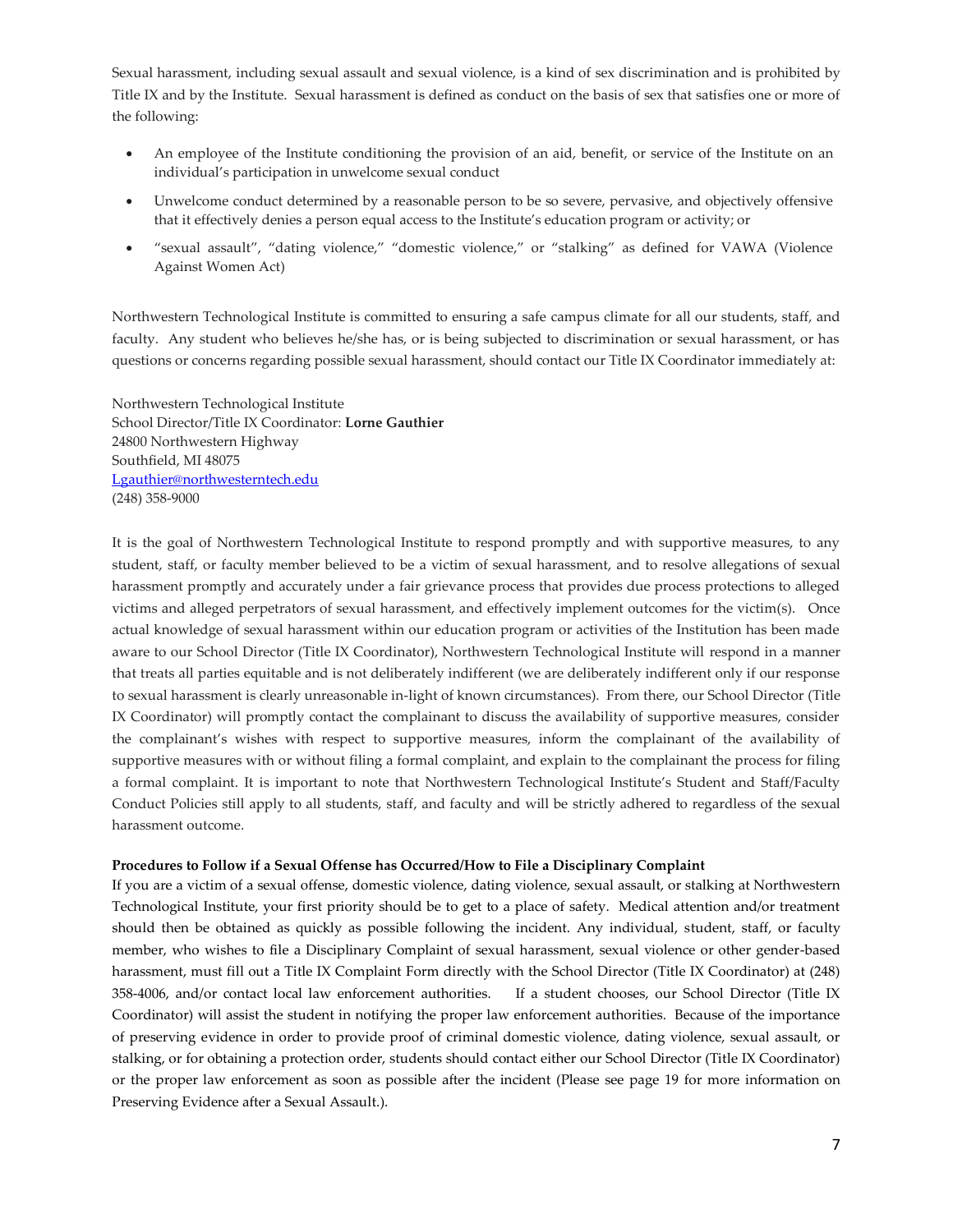If the assailant is identified as a Northwestern Technological Institute student, the President/CEO will determine the appropriate course of action in accordance with Title IX regulations and the Student Conduct Policy and Procedures. Potential school sanctions may include emergency removal from the CCT program and/or permanent termination from the program.

If the assailant is a Northwestern Technological Institute employee, the President/CEO will determine the appropriate course of action in accordance with Title IX regulations. Potential school sanctions may include administrative leave and/or termination of employment.

# **The Federal Campus Sexual Assault Victims' Bill of Rights**

# **Grievance Process; Implementation and Disclosure of Procedures for Institutional Disciplinary Action in Cases of Alleged Domestic Violence, Dating Violence, Sexual Assault and Stalking (The Federal Campus Sexual Assault Victims' Bill of Rights)**

Northwestern Technological Institute will do its best to provide a prompt, fair, and impartial investigation and resolution on all possible known violations of school policies, including but not limited to, Disciplinary Proceedings, on all cases of alleged domestic violence, dating violence, sexual assault, and stalking. The Institution will decide the case based on a preponderance of the standard of evidence (whether it is more likely than not that the incident occurred). Based on the standard of evidence, the Institute or accuser, may wish to begin the process of either an Informal or Formal Complaint Resolution Proceeding. The process of Disciplinary proceedings is available to all Northwestern Technological Institute students, staff and faculty. Any individual who wishes to file a Disciplinary Complaint of sexual harassment, sexual violence or other gender-based harassment must fill out a Title IX Complaint Form directly with the School Director (Title IX Coordinator) at (248) 358-4006, and/or contact local law enforcement authorities. Those specifically involved in the grievance process include Northwestern Technological Institute's Title IX Coordinator, Investigator, and Decision Maker. Title IX training is provided on an annual basis to those individuals and they must act with impartiality and be free of any conflict or bias. Unless otherwise specified, the Title IX Coordinator will also act as the Investigator during the process and the President/CEO of Northwestern Technological Institute will act as the Decision Maker.

#### **Conflict of Interest**

The Disciplinary Proceedings will be administered in a manner that is free from bias and or conflict of interest (real or perceived) by those individuals presiding over the procedures. Anyone who feels there is a conflict of interest related to the Title IX Coordinator or Investigator, should immediately report their concerns to the School President/CEO. Any decision to possibly remove the Title IX Coordinator or Investigator from the process is at the discretion of the School President/CEO.

## **Types of Institutional Disciplinary Proceedings**

# • **Informal Disciplinary Complaint Proceeding**

An Informal Disciplinary Complaint Proceeding is not an option in cases of VAWA (alleged domestic violence, dating violence, sexual assault and stalking) violations. For cases where it is unclear if the Institute's rules and regulations policy was violated, an informal review may be requested by either the accuser or the Institute.

## • **Formal Disciplinary Complaint Proceeding**

For known cases of Institutional rules and regulations policy violations, including all cases of alleged dating violence, domestic violence, sexual assault or stalking, a Formal Disciplinary Complaint Proceeding will be initiated.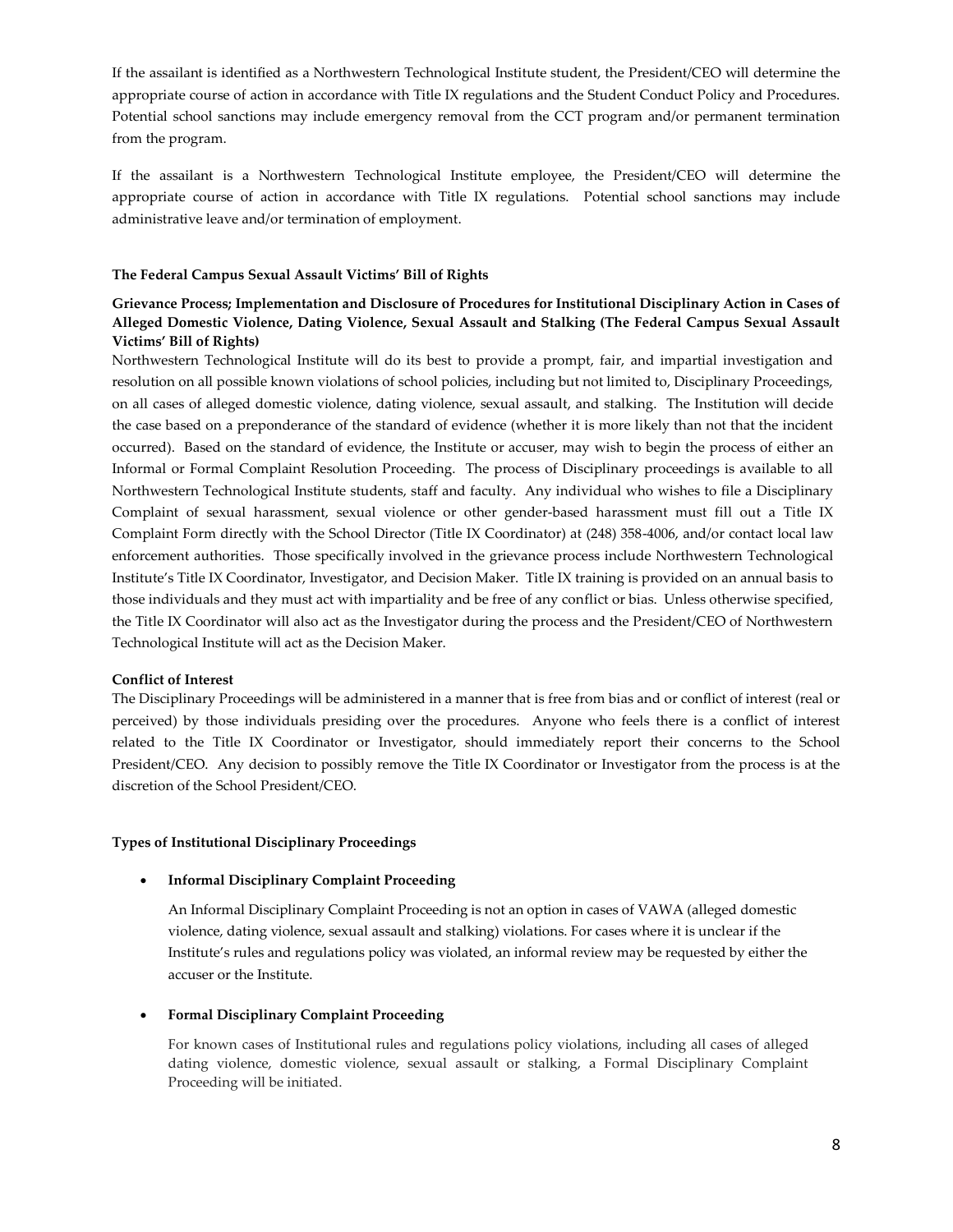#### **Investigation of an Informal Disciplinary Complaint**

For Informal Disciplinary Complaint Proceedings, the School Director (Title IX Coordinator) will obtain information from the accuser concerning the objectionable behavior and will discuss the accuser's desired resolution. The School Director (Title IX Coordinator) will then meet with the accused and document the meeting. During this meeting the School Director (Title IX Coordinator) will listen to the accused's understanding of what transpired and will present the accused with the accuser's complaint and desired resolution. The School Director (Title IX Coordinator) will explain the Institute's policy and the prohibition of retaliation. At any point, either side may opt out of this proceeding.

At any point, the School Director (Title IX Coordinator) may obtain a signed agreement from the accused agreeing to comply with the Institute's rules and regulations policy and may outline appropriate future conduct and behavior necessary to continue their program/job at the Institute during the proceeding. The School Director (Title IX Coordinator) will maintain a written record that will be kept on file. If any party, including the School Director (Title IX Coordinator), is not satisfied with the progress or result of the Informal Disciplinary Complaint Proceedings, the party may ask to begin the Formal Disciplinary Complaint Proceedings. Use of the informal proceedings set forth in this section is not a prerequisite to initiating a formal complaint. Upon completion of the Informal Disciplinary Complaint Proceeding, the School President/CEO will impose sanctions, if applicable, and the proceeding will then be considered resolved. The Institute will endeavor to resolve all informal complaints within sixty (60) days of the initial report, absent any extenuating circumstances (such as School breaks). The Institution will keep both parties informed regarding the need for any extensions of this period.

#### **Investigation of a Formal Disciplinary Complaint**

For known cases of Institutional rules and regulations policy violations, including all cases of alleged dating violence, domestic violence, sexual assault or stalking, a Formal Disciplinary Complaint Proceeding will be initiated. This investigation will involve interviews with the accuser and accused, and as well as any known or possible witnesses. The entire process will be overseen by the School Director (Title IX Coordinator) and decided on a preponderance of the evidence standard, on whether or not the School policy was violated, and will include a final decision and recommendation of sanctions, if necessary, by the School President/CEO. During a Formal Disciplinary Complaint Proceeding, the burden of proof and the burden of gathering evidence sufficient to reach a determination regarding responsibility rests on Northwestern Technological Institute, and not on other parties. Written statements will be collected from all parties, including any pertinent information regarding the date and time of the alleged sexual harassment, sexual misconduct, dating violence, domestic violence or stalking, the name of the accused, the circumstances of the alleged misconduct, and the identity of any persons who may have knowledge or information regarding the circumstances. At this point, both parties involved will be reminded that they may opt out of the Formal Disciplinary Complaint Proceedings at any point. However, the investigation will proceed even if the accused opts out of the Formal Disciplinary Complaint Proceedings. While the accuser may opt out of the Formal Disciplinary Complaint Proceedings, the accuser should be aware that in instances where there is an ongoing threat to the Institute's ability to maintain a safe, nondiscriminatory campus, the Institute may decide to investigate and take action, despite an accuser's decision to opt out of or terminate the Formal Disciplinary Complaint Proceedings.

The School Director (Title IX Coordinator) may provide on-going information and guidance to all parties regarding the proceeding. The accuser and the accused are entitled to the same opportunities to have others present during a Disciplinary Proceeding, including, but not limited to, the opportunity to be accompanied to any related meeting or proceeding by advisors of their choice. To the extent permitted by law, the accuser and accused will be afforded the same rights and opportunities throughout the investigation, including an equal opportunity for both parties to present witnesses, including fact and expert witnesses, and other inculpatory and exculpatory evidence. Northwestern Technological Institute will not restrict the ability of either party to discuss the allegations under investigation or to gather and present relevant evidence. However, the decision to interview specific witnesses or consider evidence offered by the parties is within the sole discretion of the School Director (Title IX Coordinator). The Institute's investigation does not require or permit the accuser and accused to interact/communicate directly or indirectly, at any point during the proceeding.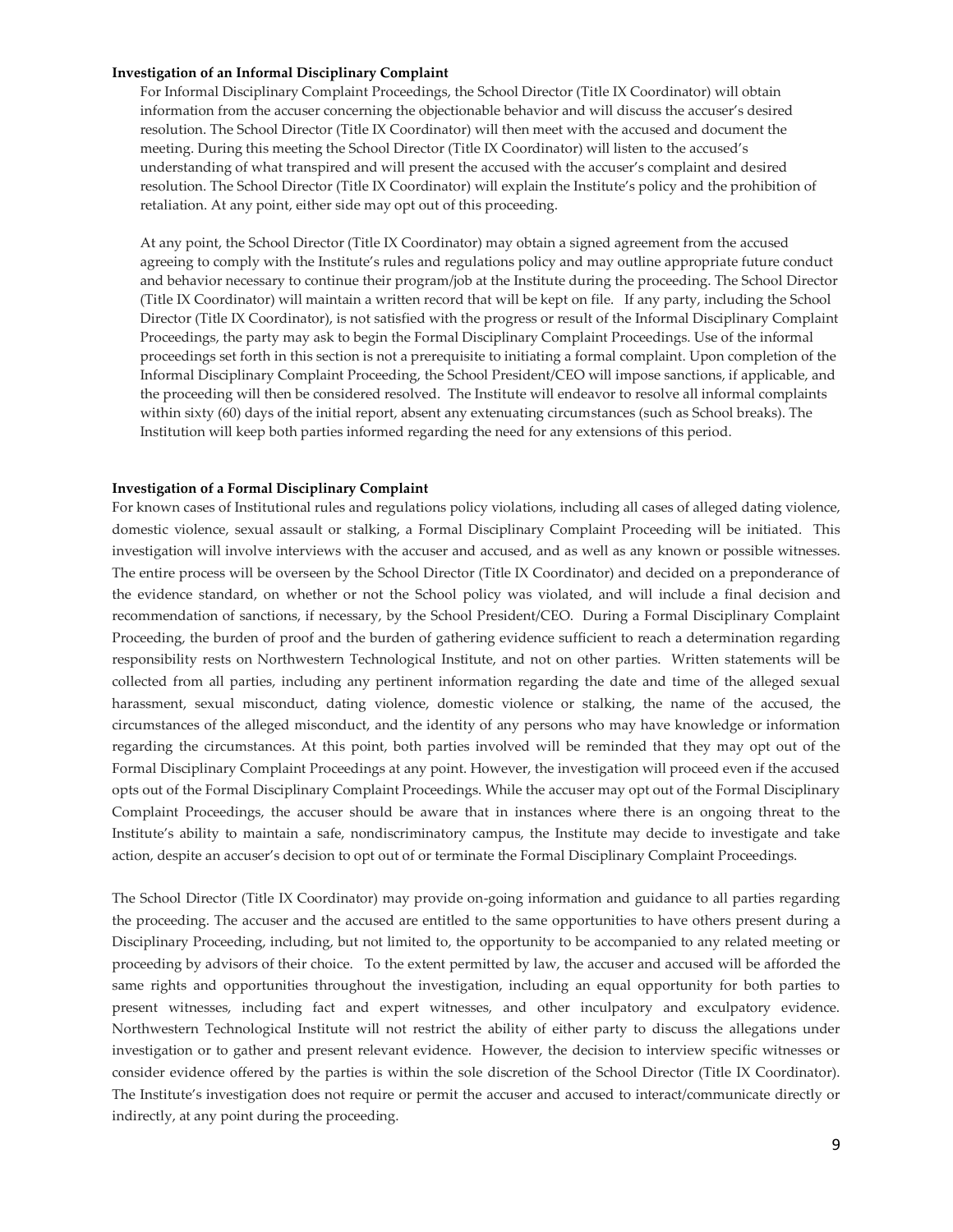The accuser and accused will be asked to identify all relevant evidence they would like the School Director (Title IX Coordinator) to review, as well as witnesses they would like the School Director (Title IX Coordinator) to interview. The School Director (Title IX Coordinator) is not required to consider the evidence submitted or interview any particular witness(es), even if identified by one of the parties, nor to ask questions provided by either party. Both parties will be given an equal opportunity to inspect and review any evidence obtained as part of the investigation that is directly related to the allegations raised in a Formal Disciplinary Complaint. However, in determining whether to interview witnesses or review evidence, the School Director will consider such factors as fairness, thoroughness, and the impartial treatment of both parties.

All participants in the investigation are expected to cooperate fully by providing complete, accurate, and truthful information. They may also be expected to sign statements or other documents verifying the information they have provided is truthful and may be asked to keep the context of the interview confidential. Failure to cooperate fully with the School Director (Title IX Coordinator) or the proceeding may result the individual to the full range of disciplinary sanctions, as applicable. The School Director (Title IX Coordinator) will provide, to all parties whose participation is invited or expected, written notice of the date, time, location, participants, and purpose of all hearings, investitive interviews, or other meetings, with sufficient time for the party to prepare to participate. In addition, the School Director (Title IX Coordinator) will create an investigative report that fairly summarizes relevant evidence and, at least 10 days prior to a hearing or other time of determination regarding responsibility, send to each party and the party's advisor, if any, the investigative report, for their review and written response.

If the School Director (Title IX Coordinator) finds that there is insufficient evidence that a violation of the school policy occurred, the School President/CEO will inform the accuser and the accused, simultaneously, in writing, and the proceeding will then be considered resolved. If the School Director (Title IX Coordinator) finds that the accused has engaged in conduct that violates the school policy, the School Director (Title IX Coordinator) will inform the accuser and the accused of that, simultaneously, in writing, and invite each party to formally submit any information they would like the School President/CEO to consider when deciding remedies and/or sanctions. The School President/CEO will take into consideration any such statements; its findings regarding the case; and any relevant prior misconduct. In explaining the rationale for the result and sanctions, the School President/CEO will explain how she weighed the evidence and information presented during the proceeding and explain how the evidence and information support the result and sanctions. Once the School President/CEO has defined and imposed any necessary remedies and/or sanction(s), the proceeding will then be considered resolved. The Institute will endeavor to complete its investigation and hearing process within sixty (60) days of the initial report to the Institute, excluding any extenuating circumstances (such as School breaks). The Institute will keep both parties informed regarding the need for any extensions of this period.

# **Disciplinary Complaint Proceedings (Hearings)**

The Formal Institutional Disciplinary Complaint Proceeding shall be conducted live, and by The School Director (Title IX Coordinator), who receives training on an annual basis on issues related to domestic violence, dating violence, sexual assault, and stalking, with respect on how to conduct an investigation and hearing process that protects the safety of victims and promotes accountability. However, any outcome regarding the disciplinary hearings will be determined by the President/CEO of Northwestern Technological Institute, who will also be in attendance during the proceedings. In most cases, the Institution will not wait until a criminal case is formally resolved before proceeding with the institutional process. In addition, if the School Director (Title IX Coordinator) has a reasonable belief that a reportable crime has been committed, she or he may be obligated to report that to law enforcement if police have not already been notified. In general, most cases of alleged domestic violence, dating violence, sexual assault, and stalking investigations within the Institute may take up to 60 days to be resolved, depending on the complexity of the case. Live hearings may be conducted with all parties physically present in the same geographic location or, at the recipient's discretion. Any or all parties, witnesses, and other participants may appear at the live hearing virtually. At request of the party, the Institution must provide for the live hearing to occur with the parties located in separate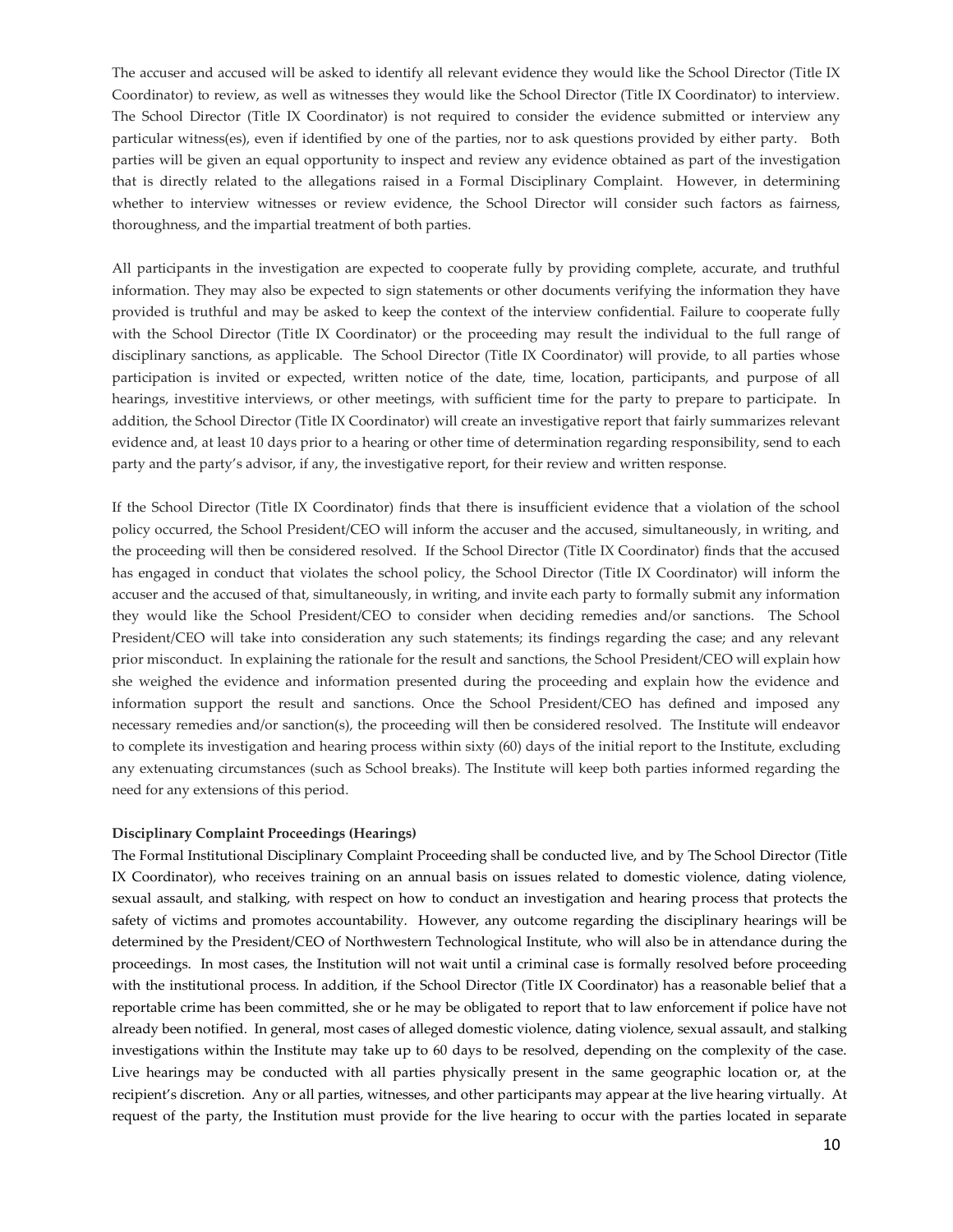rooms, with technology enabling the School Director (Title IX Coordinator), School President/CEO, and all parties to simultaneously see and hear the party or the witness answering questions (ex. Zoom, Skype). However, all parties must create an audio or audiovisual recording, or transcript, of any live hearing and make it available to the parties for inspection and review. Throughout the live Proceedings, the School Director (Title IX Coordinator) will allow each party's advisor to ask the other party and any witnesses all relevant questions and follow-up questions, including those that challenge credibility. If a party does not have an advisor present at the live hearing, the Institution must provide, without fee or charge, an advisor of the recipient's choice, who may be, but is not required to be, an attorney. Cross-examination at the live hearing must be conducted orally, and in real time by the party's advisor of choice, and never by a party personally. Before a complainant, responder, or witness is permitted to answer a cross-examination, the School Director (Title IX Coordinator) must first determine whether the question(s) are relevant and explain any decisions to exclude a question as not relevant. Questions and evidence pertaining to the complainant's sexual predisposition or prior sexual behavior are not relevant, unless such questions and evidence are offered to the prove that someone other than the respondent committed the conduct alleged by the complainant, or if the questions and evidence concern specific incidents of the complainant's prior sexual behavior with respect to the respondent and are offered to prove consent. If a party or witness does not submit to cross-examination at the live hearing, the President/CEO must rely on any statement of that party or witness in reaching a determination regarding responsibility.

# **Dismissal of a Formal Complaint**

# **Northwestern Technological Institute must dismiss a Formal Complaint if:**

- The conduct alleged in the Formal Complaint would not constitute sexual harassment under Title IX even if proved,
- Did not occur on the Institution's education program or activity, or
- Did not occur against a person in the United States

# **Northwestern Technological Institute may dismiss a Formal Complaint if:**

- A complainant notifies the School Director (Title IX Coordinator) in writing that the complainant would like to withdraw the formal complaint,
- The respondent is no longer enrolled or employed by the Institution, or
- Specific circumstances prevent the Institution from gathering sufficient evidence to reach a determination as to the Formal Complaint or allegations therein
- Such a dismissal does NOT preclude action under another provision of the Institution's Student and Staff/Faculty Code of Conduct Policies.

#### **Determination of Responsibility from Disciplinary Proceedings (Hearings)**

Upon completion of the disciplinary proceeding, the Institute's President/CEO will determine the final outcome regarding responsibility, and inform all parties simultaneously, in writing, of:

- The identification of the allegations potentially constituting sexual harassment
- Step by step account from the receipt of the formal complaint through the determination
- Findings of facts supporting the determination
- Conclusions regarding the application of the Institution's Student and Staff/Faculty Code of Conduct Policies to the facts
- A statement of, and rational for, the result as to each allegation
- Any change in the results that occurs prior to the time the results become final
- The Institution's procedures and permissible bases for an appeal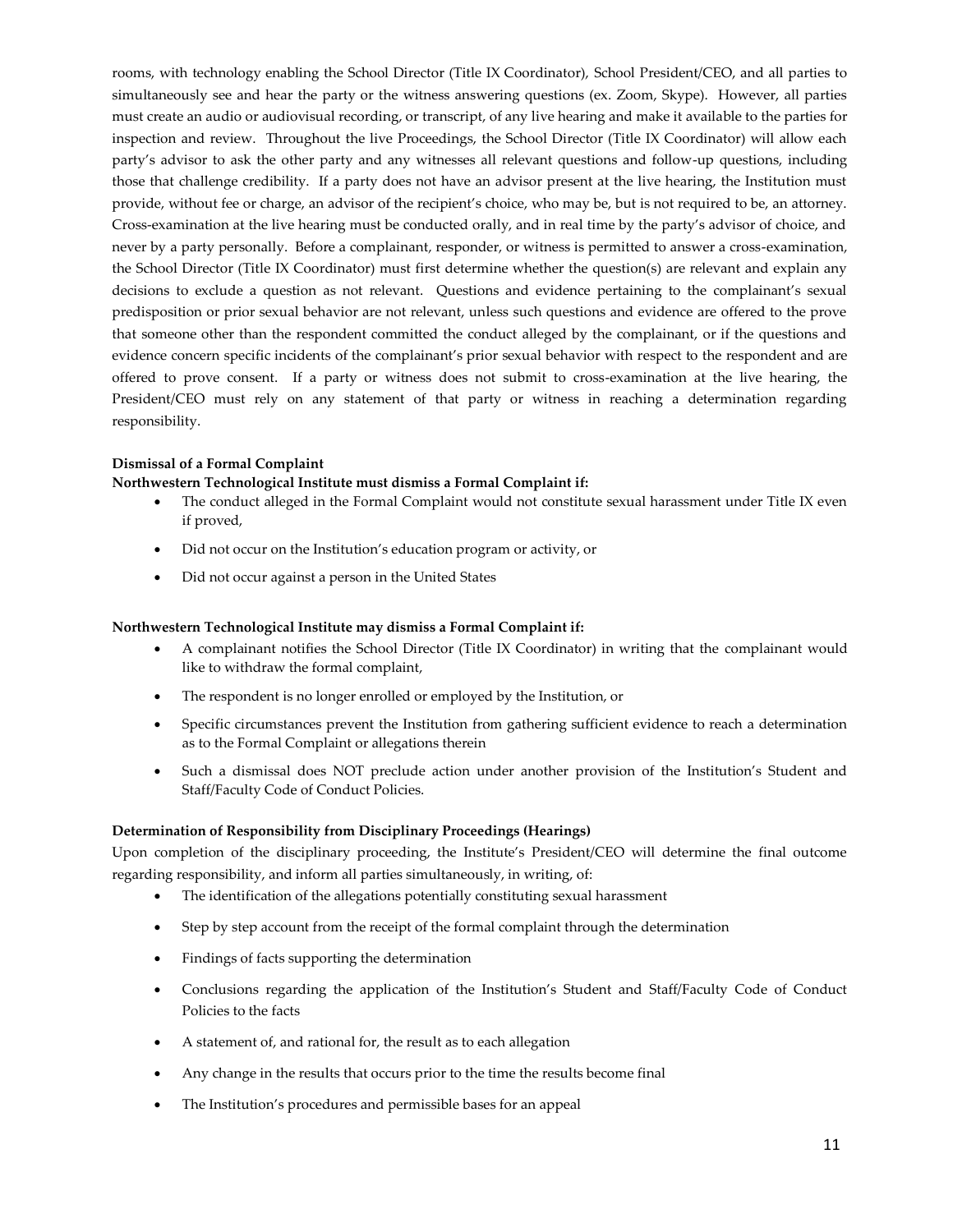• The School Director (Title IX Coordinator) is responsible for effectively implementing any remedies set forth by the President/CEO regarding responsibility from any disciplinary proceedings (hearings).

# **Informal Resolution Process**

At any time prior to reaching a determination regarding responsibility, the Institution may facilitate an informal resolution process, such as mediation, that does not involve a full investigation and decision, provided the Institution:

- Provides to the parties a written notice disclosing the allegations and the requirements of the informal resolution process
- Notifies all parties that any time prior to agreeing to a resolution, any party has the right to withdraw from the informal resolution process and resume the grievance process with respect to the formal complaint
- Obtains the parties' voluntary, written consent to the informal resolution process
- Does not offer or facilitate an informal resolution process to resolve allegations that an employee sexually harassed a student

# **Appeals**

Northwestern Technological Institute will consider an appeal from either party regarding determination of responsibility, and/or from the Institution's dismissal of a formal complaint or allegations therein, on the following basis:

- Procedural irregularity that affected the outcome of the matter
- New evidence that was not reasonably available at the time the determination regarding responsibility or dismissal was made, that could affect the outcome of the matter
- The School Director (Title IX Coordinator), or President/CEO had a conflict of interest or bias that affected the outcome

# **Remedies/Sanctions**

Northwestern Technological Institute will utilize sanctions as the penalty for those individuals found to have violated school rules and regulations policies, including all VAWA policies (alleged dating violence, domestic violence, sexual assault or stalking). The severity of the Sanctions imposed will be decided at the discretion of the School Director.

# **Possible Student Sanctions for Informal/Formal Complaint Proceedings**

- Verbal or written warning
- Leave of absence (length to be determined at the end of the proceeding)
- Reassignment or transfer of school schedule
- Dismissal from school

# **Possible Employee Sanctions for Informal/Formal Complaint Proceedings**

- Verbal or written warning
- Temporary or permanent transfer to a different position
- Probation
- Termination from employment

# **Protections against Retaliation**

Retaliation against an individual for reporting discrimination or harassment or assisting in providing information relevant to a claim of discrimination or harassment is a serious violation of Northwestern Technological Institute's policy and is strictly prohibited. No person or the Institution may intimidate, threaten, coerce, or discriminate against any individual for the purpose of interfering with any right or privilege secured by Title IX, or because the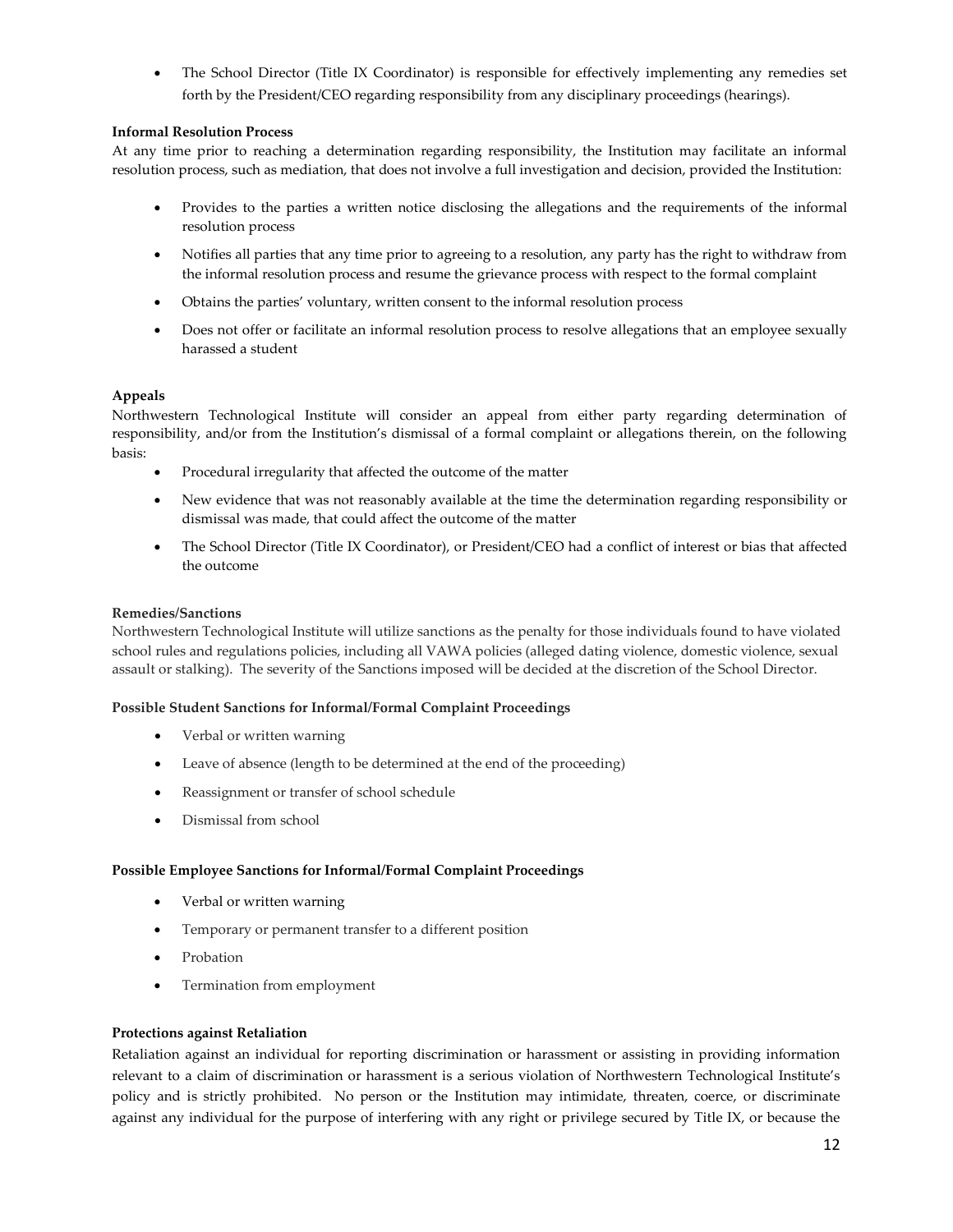individual has made a report or complaint, testified, assisted, participated or refused to participate in any manner in a Title IX investigation, proceeding, or hearing. The Institution must keep confidential (except as otherwise noted in Title IX regulations), the identity of any individual who has made a report or complaint of sex discrimination, including any complaint, any individual who has been reported to be the perpetrator of sex discrimination, any respondent, and/or any witness. If an individual makes a false statement in bad faith during the course of a grievance proceeding, it does not constitute retaliation, provided that a determination regarding responsibility, alone, is sufficient to conclude that any party made a materially false statement in bad faith.

If the Institute concludes that any individual has attempted to intimidate, threaten, or take adverse actions against someone for bringing forward a good faith complaint of discrimination or harassment, the person found to have engaged in retaliatory conduct will be subject to appropriate disciplinary action, including but not limited to change in work assignment, disciplinary probation, mandatory training, suspension, and/or dismissal/termination from the Institute or program. Any concern of retaliation should be reported immediately to the School Director (Title IX Coordinator) and the Institute will promptly investigate.

# **Recordkeeping**

In response to receipt of actual knowledge of sexual harassment, Northwestern Technological Institute must create, and maintain for a period of seven years, records of any actions including any supportive measures, taken in response to a report or formal complaint of sexual harassment. Furthermore, Northwestern Technological Institute must maintain, for a period of seven years, records of:

- Each sexual harassment investigation, including any determination regarding responsibility, and any audio or audiovisual recording or transcript required, any disciplinary sanctions imposed, and any remedies provided
- Any appeal and the result thereof
- Any informal resolution process and the result thereof
- All materials used to train the Title IX Coordinator

# **Additional Information**

The Institute will illustrate how it will protect the confidentiality of victims and other necessary parties, including how publicly-available recordkeeping will be accomplished without the inclusion of identifying information about the victim, to the extent permissible by law. In addition, Northwestern Technological Institute will maintain as confidential, any accommodations or protective measures provided to the victim, to the extent that maintaining such confidentiality would not impair the ability of the institution to provide the accommodations or protective measures. Northwestern Technological Institute will provide information on how to obtain orders of protection, no-contact orders, restraining orders, or similar orders issued by a criminal, civil, or tribal court.

- All parties involved will be provided, in writing, of existing counseling, health, mental health, victim advocacy, legal assistance, visa and immigration assistance, student financial aid, and other services available for victims, both within the institution and around the community.
- Northwestern Technological Institute will provide written notification (if reasonably available), to victims regarding options for available assistance in, and how to request changes to academic, living, working, or transportation situations, regardless of whether the victim chooses to report the crime to the Institute or local law enforcement. Accommodations or protective measures are provided if the victim requests them and if they are reasonably available, regardless of whether the victim chooses to report the crime to the Institute or local law enforcement.
- Following the final determination of an Institute Disciplinary Proceeding (Hearings), for those found to have violated VAWA related offenses such as domestic violence, dating violence, sexual assault or stalking, the Institute will impose sanctions such as termination from the program in the case of a student, and termination of employment in the case of an employee. If the alleged victim is deceased as a result of the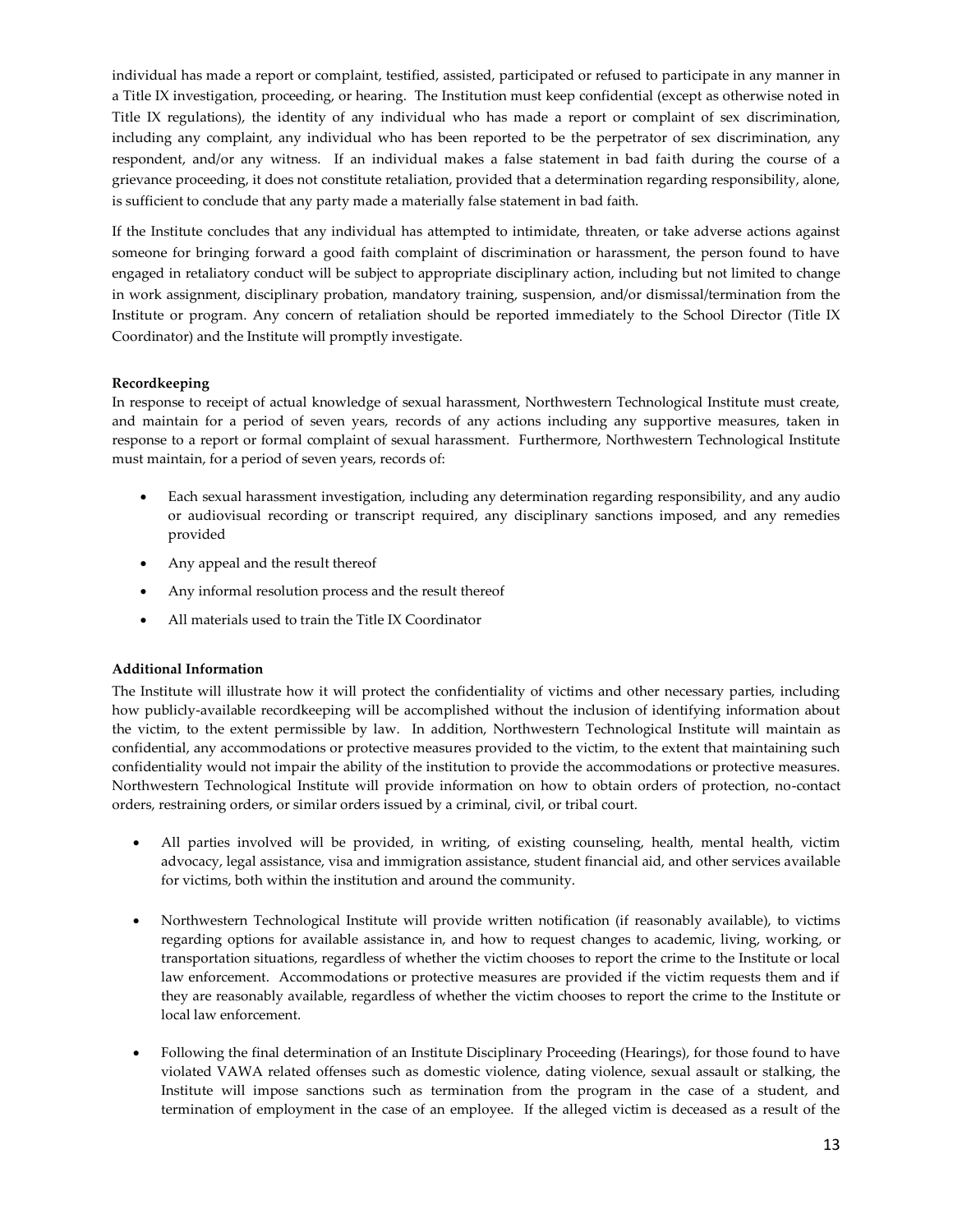crime or offense, the school must provide the results of the disciplinary hearing to the victim's next of kin, if so requested. Please note; nothing in the law shall be construed to permit a school to take retaliatory action against anyone with respect to the implementation of the "Jeanne Clery Disclosure of Campus Security Policy and Campus Crime Statistics Act".

- Any student or employee who reports to the Institute that they have been a victim of one of the aforementioned crimes shall be provided with a written explanation of their rights and options, regardless of whether the crime took place on or off campus.
- All current students and employees will be made aware of incidents of sexual assault and other crimes via this Campus Crime Report publication, which is distributed to all employees in their employment packet and to students on their first day of classes. This report is updated annually and is distributed to both new and current students and employees.

# **Sexual Assault Prevention Programs/Reporting Procedures**

Northwestern Technological Institute has established an ongoing primary prevention program for incoming students and new employees, to help prevent as well as promote awareness of dating violence, domestic violence, sexual assault and stalking as well as offer procedures to follow if an offense has occurred. Northwestern Technological Institute requires all new employees to complete on-line VAWA training when first hired as an effective primary prevention program and campaign. In addition, trained staff review VAWA training materials with incoming students during the time in which they complete their enrollment paperwork. Ongoing prevention and awareness campaigns for students and employees are programs sustained over time and focus on increasing understanding of topics relevant to and skills for addressing dating violence, domestic violence, sexual assault, and stalking, using a range of strategies with audiences throughout the institution.

Primary prevention programs are initiatives, and strategies informed by research or assessed for value, effectiveness, or outcome that are intended to stop dating violence, domestic violence, sexual assault, and stalking before they occur through the promotion of positive and healthy behaviors that foster healthy, mutually respectful relationships and sexuality, encourage safe bystander intervention, and seek to change behavior and social norms in healthy and safe directions.

In effort to provide a safe environment for our students, staff, and faculty, Northwestern Technological Institute provides prevention and awareness programs (referenced above) to enhance awareness of sexual assault and the condition that fosters this offense on school campuses. Northwestern Technological Institute undertakes efforts to safeguard the rights and interests of the survivor and pursues sanctions against the perpetrator(s) of sexual assault. Any individual who has been sexually assaulted, including date or acquaintance rape, is strongly encouraged to report the incident to the local police (if off-campus), the School Director (Title IX Coordinator) as well as any civil authorities that an individual deems appropriate. Furthermore, Northwestern Technological Institute prohibits any and all retaliation by its faculty and staff against a person who exercises his or her rights or responsibilities under any provision of the Campus SaVE Act.

Sex crimes, including but not limited to sexual assault, domestic violence, dating violence, and stalking, represent violations of criminal and civil law, and constitute a serious breach of student or employee conduct. All parties engaging in sexual activity must be based upon explicit consent among the parties. Verbal communications of nonconsent, non-verbal acts of resistance or rejection, or mental impairment of the victim due to any cause including the victim's use of alcohol or drugs may constitute lack of consent. The use of alcohol or drugs will not be accepted as an explanation for the actions of any individual charged with a violation of this policy.

# **Educational Programs**

In compliance with the SaVE act requirements for primary prevention and awareness of these offenses, Northwestern Technological Institute has implemented an educational program for students, staff, and faculty to prevent and promote the awareness of rape, acquaintance rape, domestic violence, dating violence, sexual assault, and stalking which shall include primary prevention and awareness programs for incoming students and new employees, as well as ongoing prevention awareness programs for students and faculty, that includes, but is not limited to the following: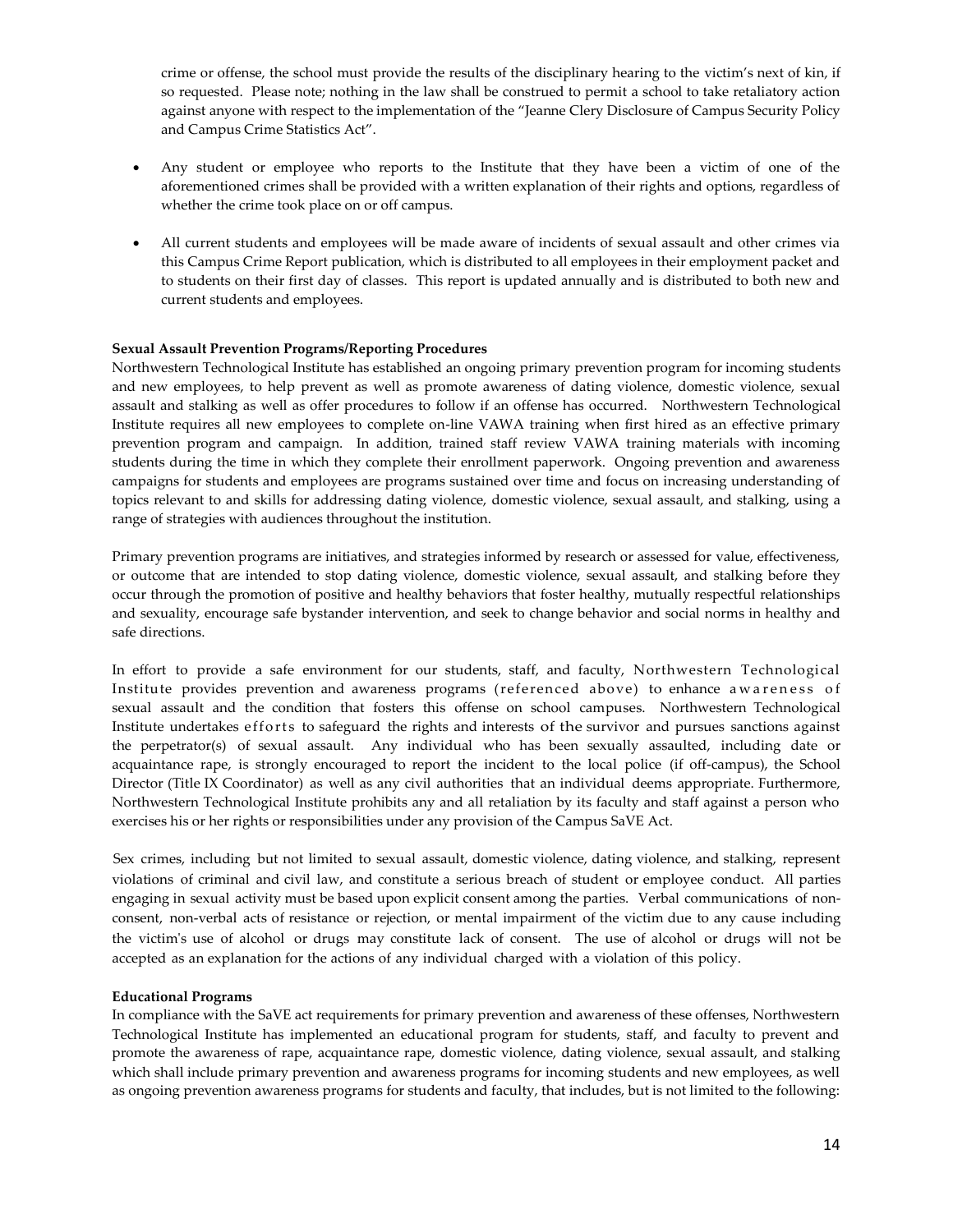- Sexual Violence Prevention and Awareness Training (presented at time of student's enrollment with the School).
- Widespread distribution and publication of campus security information.
- Nationally recognized handouts available (School Library) on awareness and prevention of Sexual violence.
- Training for School Officials on Campus Sexual Violence.
- Distribution of Campus Sexual Misconduct Policy.

S**exual violence is a serious problem that can have lasting, harmful effects on victims and their family, friends, and communities.** 

**The goal of sexual violence prevention is simple—to stop it from happening in the first place.**